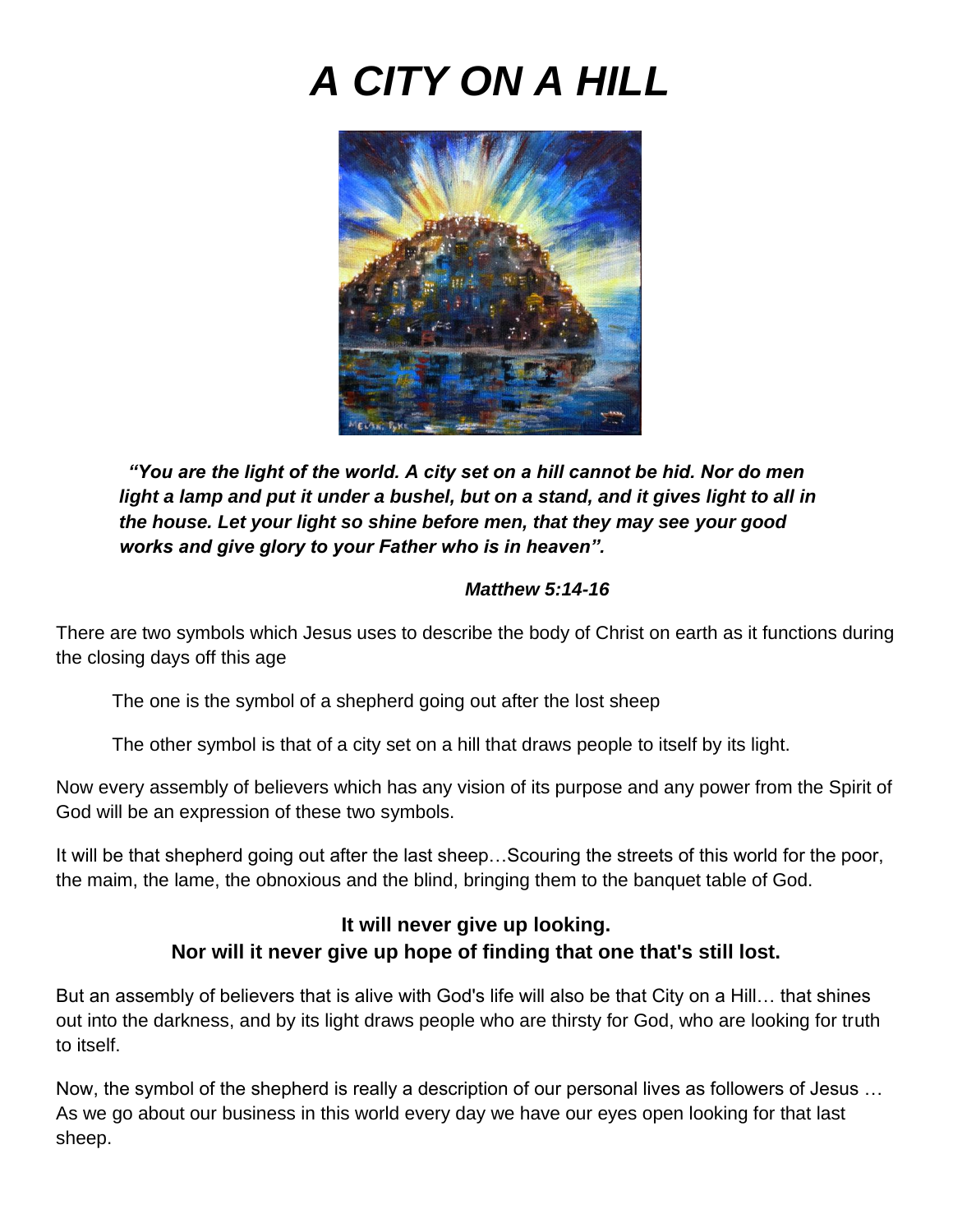We're alert to recognize Lazarus at our gate, the woman at the well, anybody who is in any way ripe for the Gospel of God.

Tuesday morning, Ralph Hildebrandt and I were sitting in the office studying. A young man came in, sat down and began to weep. He said "the police just took my baby". And he's really upset. Then he went on to describe what happened to him as he was on his way over here to the church. He was walking along the street and a lady in a white Cadillac stopped and said to him, "young man, something awful has just happened to you". And she ended up telling him about Jesus and about the Kingdom. Now the woman in the white Cadillac was Pat Hernandez. Pat is driving along in her car and she sees this guy who is a lost sheep and she can see he's troubled.. It's just minutes after the police had taken his baby. Seeing his anguish, she pulled her car over to talk, reaching out to him in the name of the Lord.

And that's the Spirit of the Lord moving through a member of the body, reaching out as the shepherd looking for those lost sheep, and alert to that need when it's there.



But notice now where Alphonso goes, after this happens, he comes here to Messiah Church.

He comes to the city on the hill. He comes to a place where he had been only once before, again in a crisis. He sat down and he said, "I need to talk to somebody".

And so Ralph and I listened to him. And then we prayed with him. And then tried to take care of some of his needs. And we sent him on his way, knowing that he had seen God in his mercy.

What was it that drew Alphonso to us? …

# *A city set on a hill cannot be hid.*

We don't want people coming to us because we have a program for every human itch. Churches these days are into programs, programs for everything. That's not what we want. Nor do we want people coming to us because we provide quick service for needs that can be met by any one of a dozen agencies in this part of town. We want people coming to us because in their brokenness and in their spiritual desperation, they see light.

*You are the light of the world. A city set on a hill cannot be hid.*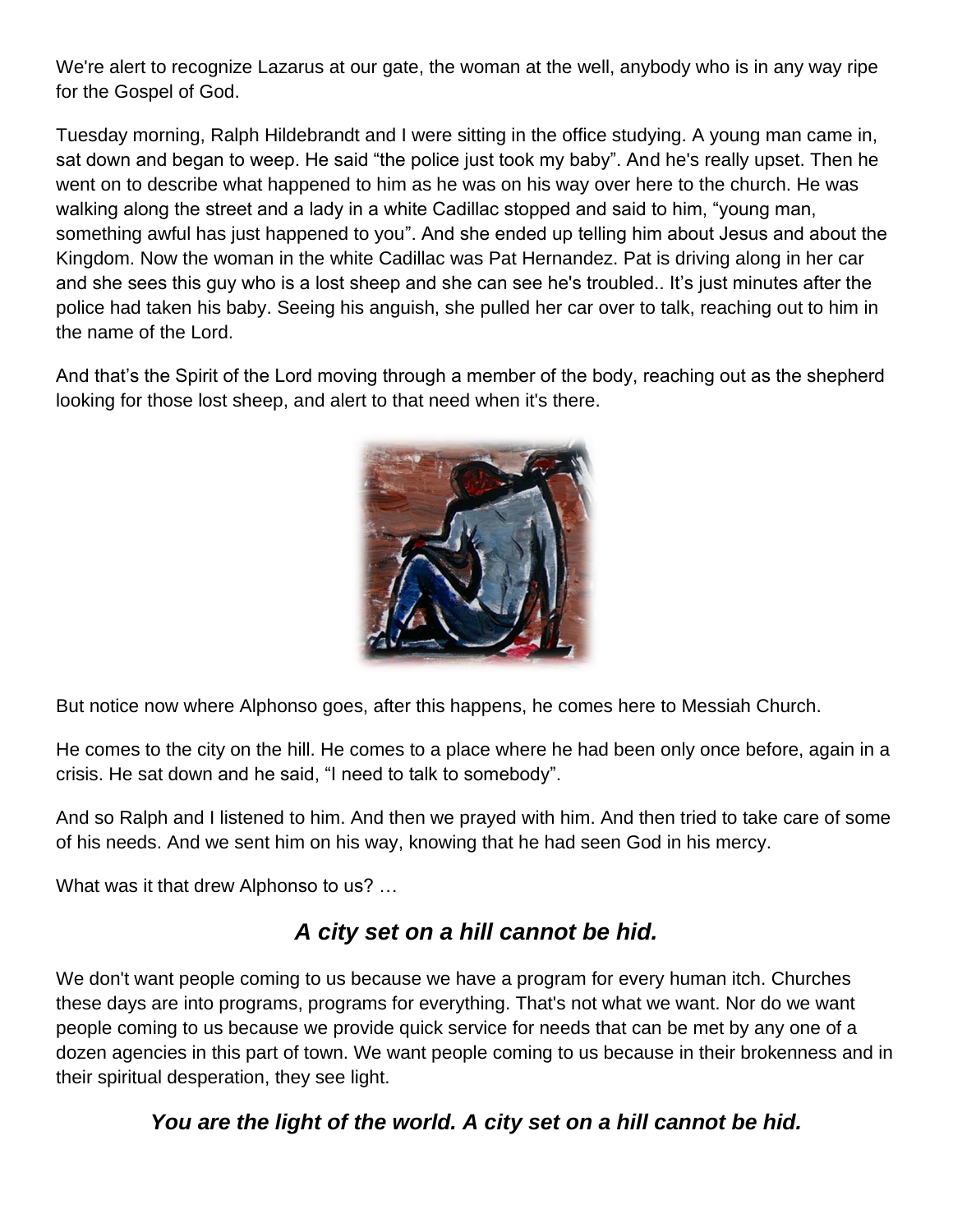Now the symbol of the city on the hill is a description really of our corporate life as the body of Christ.

*Together we* are the light of the world, together *we* are the city set on a hill. Not as individuals alone, always together.

When we believe this and understand what this means and live this way, light goes forth from us and draws these thirsty, hungry ones, the ones who are looking for some kind of truth, desperate for some integrity, looking for healing for their own life, searching for God, they will come.

Now I can't say "**I'm** the light of the world". The only one who can say that is Jesus. But what I can say, looking at myself as part of this, motley crew, is *we* are the light of the world. Because that's exactly what Jesus tells us we are.

If *we're* committed to him, if *we're* walking in him, *we* are the light of the world.

#### *What an awesome thing.*

Now this episode, which happened with Alphonso is actually happening 100 times a day in the life of the flock. This kind of shepherding is actually going on all over the place. And all the time awesome evidence of it shows up when people are serious about trying to practice this shepherding. Its not about some kind of structure, or some organization that looks into each other's dresser drawers and tells each other when we can mail letters.

It's about reaching out to the people who are at that moment crying out in need and us being alert to that. That goes on in awesome ways when good shepherding is practiced.

Yet, out there in the darkness, is an army of people who are looking for truth, thirsty for reality, hungry for God and they will come among us when light goes forth from the city on a hill.

# *"You are the light of the world. A city set on a hill cannot be hid. Nor do men*  light a lamp and put it under a bushel, but on a stand, and it gives light to all in *the house. Let your light so shine before men, that they may see your good works and give glory to your Father who is in heaven".*

In these verses is a four-fold word from the Lord *to us.*

First of all, Jesus says *to us***…**

# **Know what you are.**

**You are the light of the world.**

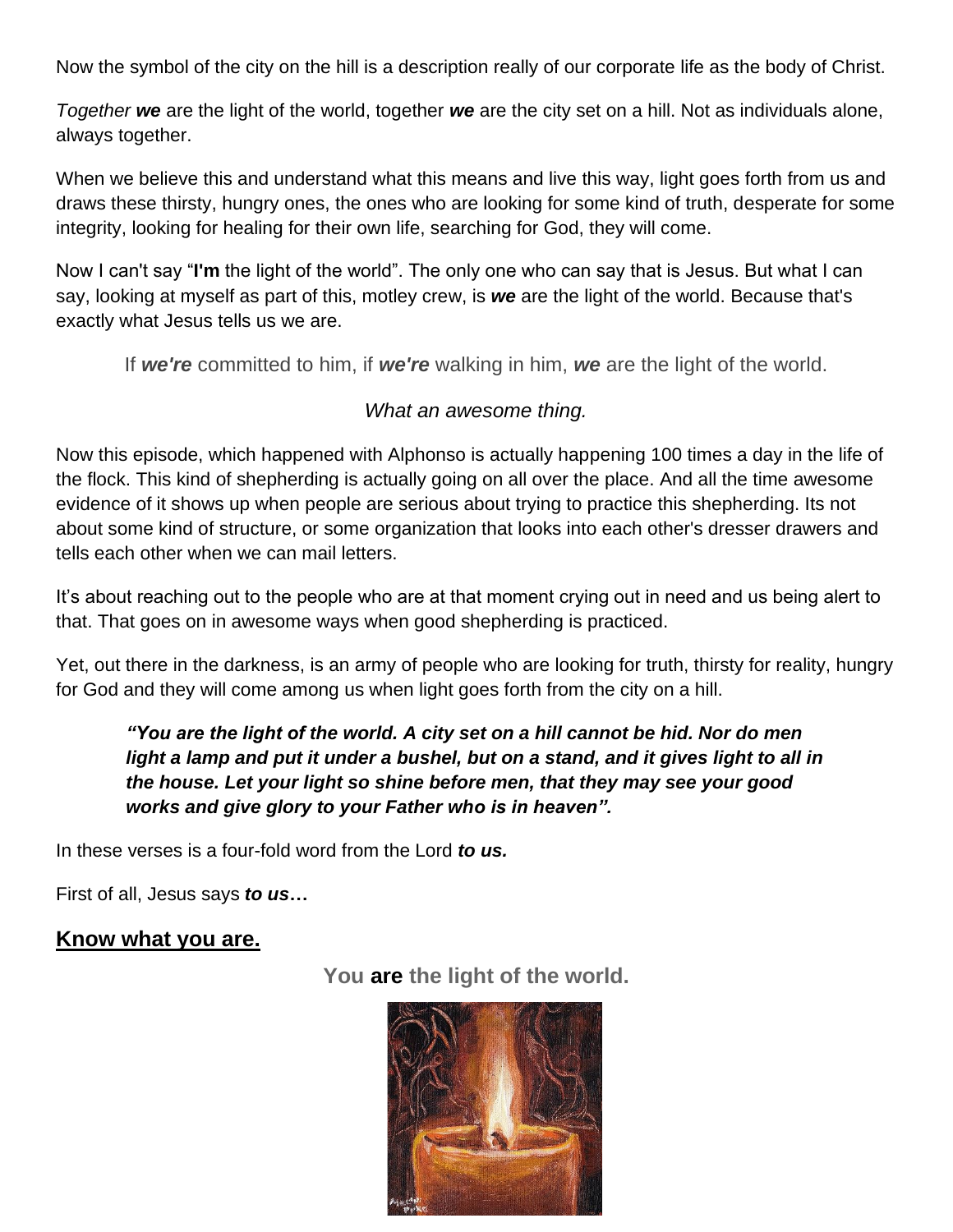This is not something you try to achieve.

This is not something you work toward.

You are this because I tell you that you are the light of the world.. you followers of me.

# *A City set on a hill cannot be hid.*

If we are disciples of Jesus, if we are truly committed to him… we *are* that city.

That's why your phone rings.

That's why people at work come to you and tell you the secrets of their heart.

That's why total strangers often will reach out to you for a word of comfort.

And the rougher things get out there, the more brightly will shine the city on a hill.

*Together,* not as individuals, but *together* as a body, we are the city on the hill.

This is something which is already a fact.

Not something we're trying to achieve.

The second thing Jesus tells us is to…

# *Take off the bushel.*

# *Nor do men light a lamp and put it under a bushel, but on a stand, and it gives light to all in the house.*

Now, the thing that causes us to shine, that causes us to be light is our personal commitment to Jesus. But that's the very thing we are inclined to try to hide.

Nobody is going to give you a hard time because you believe in God.

Nobody is going to be upset because you belong to a church.

But when they find out that you are serious about Jesus, they'll begin to wonder about you.

*You really believe in Jesus?*

*You're a follower of Jesus?*

*But I thought you were intelligent.*

You're going to get that. If you haven't already… we all get it.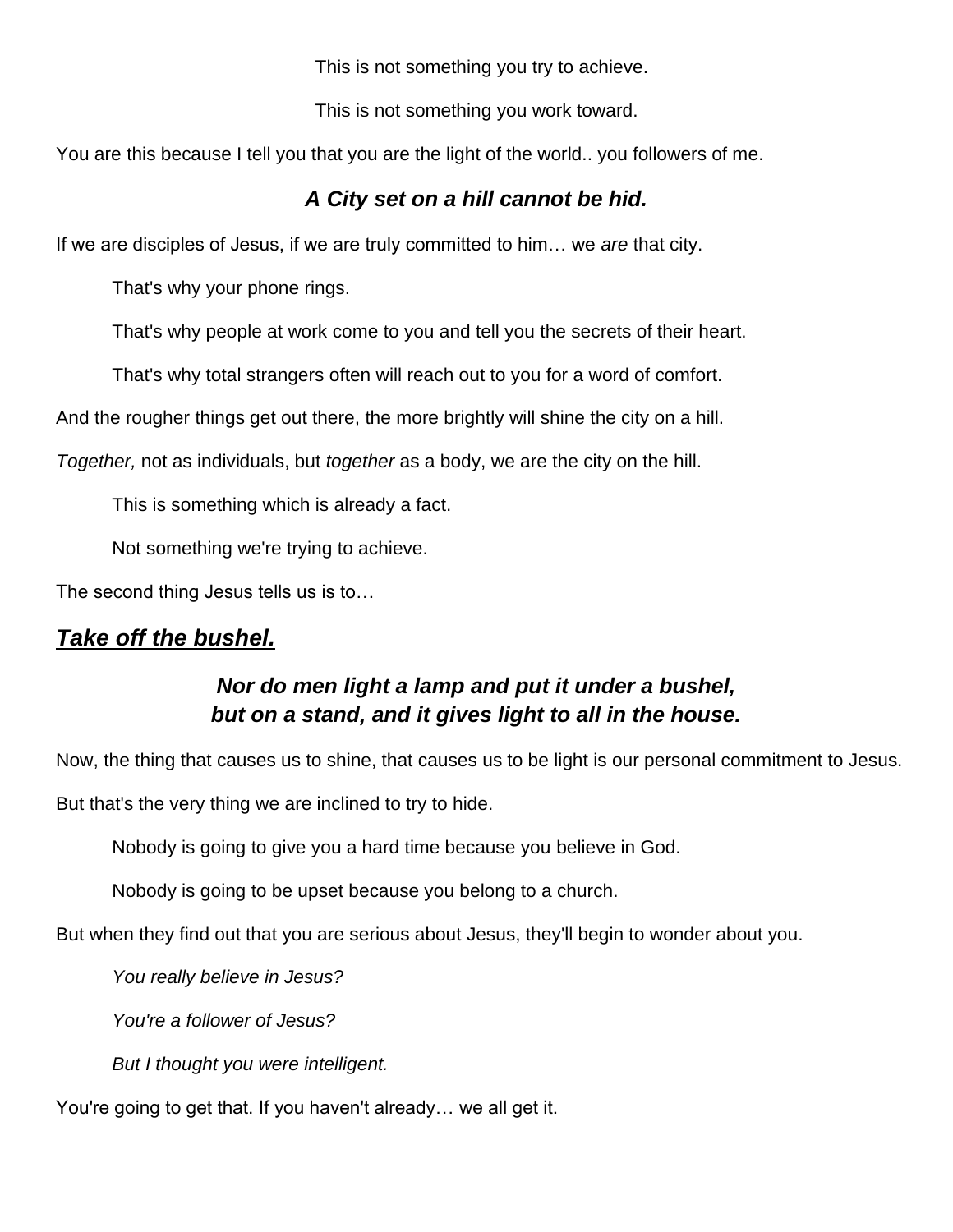And so we all often unconsciously develop a technique, a habit of concealing our relationship, of letting our relationship with Jesus be a low-profile thing.

What we're really doing is concealing it.

When we conceal it, what we're doing is putting our light under the bushel.

#### **Because our light is our commitment to Jesus.**

So to take off the bushel is to acknowledge openly and frankly where our commitment really is.

It's to Jesus…Jesus himself. Clear cut… to Jesus. Don't try to dress it up. And don't try to water it down. Let it be openly known who you belong to.



**Take off the bushel. Let your light shine**.

Let it be known *who* you belong to.

Let it be known *why* you live the way you do.

Let it be known *why* it is possible for you to still have such hope and still be cheerful when the world all over the place is falling apart.

The third thing Jesus tells us in this passage is to…

# *Let our light shine.*

# *Let your light so shine before men, that they may see your good works and give glory to your Father who is in heaven".*

Not only are we to come out from hiding, take the bushel off, but we are to make the world see deeds and hear words which are a direct match of the words and deeds of Jesus himself.

The entire discourse which follows this command to let your light shine, Matthew 5,6,&7, the Sermon on the Mount, is actually a description of Jesus own life, this is the way he lived.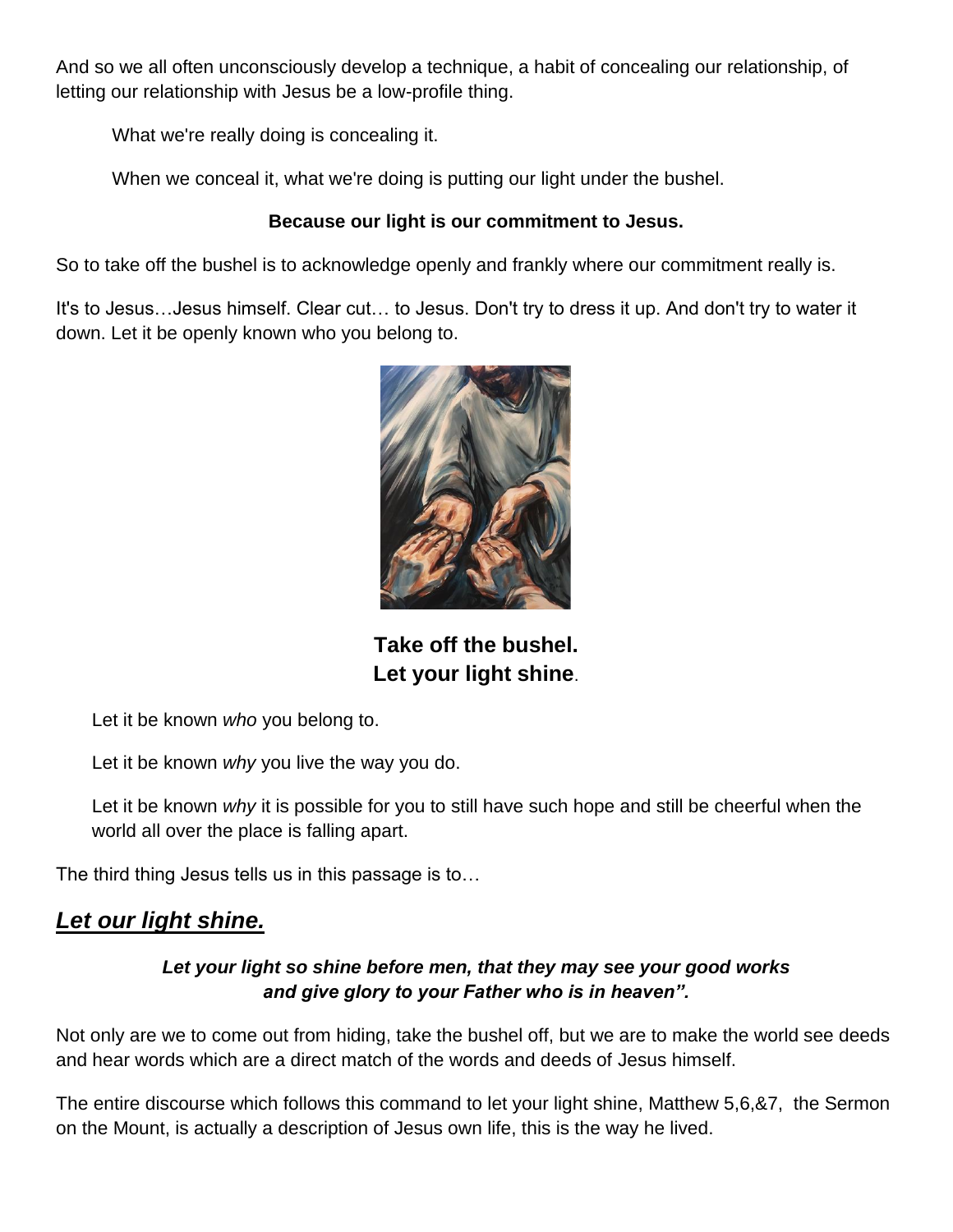He's the master, We're the disciples.

When we *together*… conform our lives, our actions, our behavior, our attitudes, the way we handle our money, the way we get along with each other, and all these things he talks about in Matthew 5-6 and 7, conform that to him…then the light shines.

Things begin to happen.

People can see this.

And when they see that light shine, the discouraged ones and the ones who have given up ever hoping to see anything that's true and reliable concerning God, will now take courage.. and they'll begin to glorify God.



Which brings us to the fourth thing he tells us in this passage…

# *He tells us to expect visitors.*

# *"That they may see your good works and give glory to your Father who is in heaven".*

How do they give glory to the father?

By coming to the city on the hill.

By coming to the place that gives them some hope.

Finding their way to the one place that gives them a reason to live.

So this passage in Matthew 5 is connected directly with Isaiah 60:1-4… the same Lord inspired them both.

*"Arise, shine; for your light has come, and the glory of the Lord has risen upon you. For behold, darkness shall cover the earth, and thick darkness the peoples; but the Lord will arise upon you, and his glory will be seen upon you. And nations shall come to your light, and kings to the brightness of your rising. Lift up your eyes round about, and see; they all gather together, they come to you;"*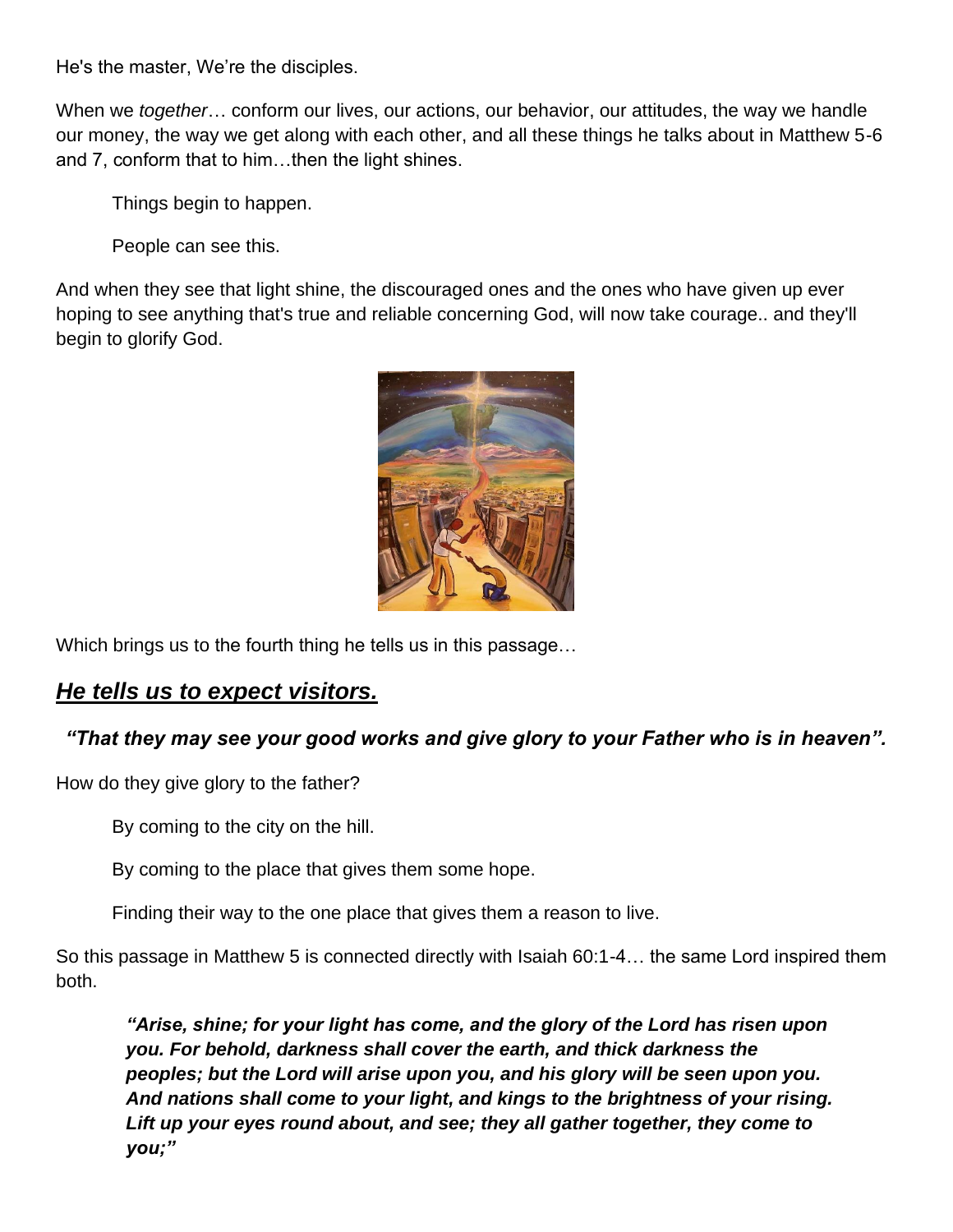*Nations shall come to your light, and kings shall come to the brightness of your rising, they all gather together they come to you.*



# **Expect visitors. The city set on a hill cannot be hid. They will come.**

But the city on the hill, for all its light, has many an empty room.

Each room has a name on it. And each room will be filled.

In the center of the city is a huge banquet hall. Where there is still many an empty seat.

Each seat has a name on it. Each seat will be filled.

Now, the thing which draws the ones who belong in those seats and in those rooms into the city is not the snappy music or the dynamic personality of the master of ceremonies, but the light…

#### **… the light which shines forth from these people.**

**This is what draws them.**

This is what draws people who haven't found their way yet, this light helps them to find their seat, to find their room.

**Just the light coming forth from these people.**